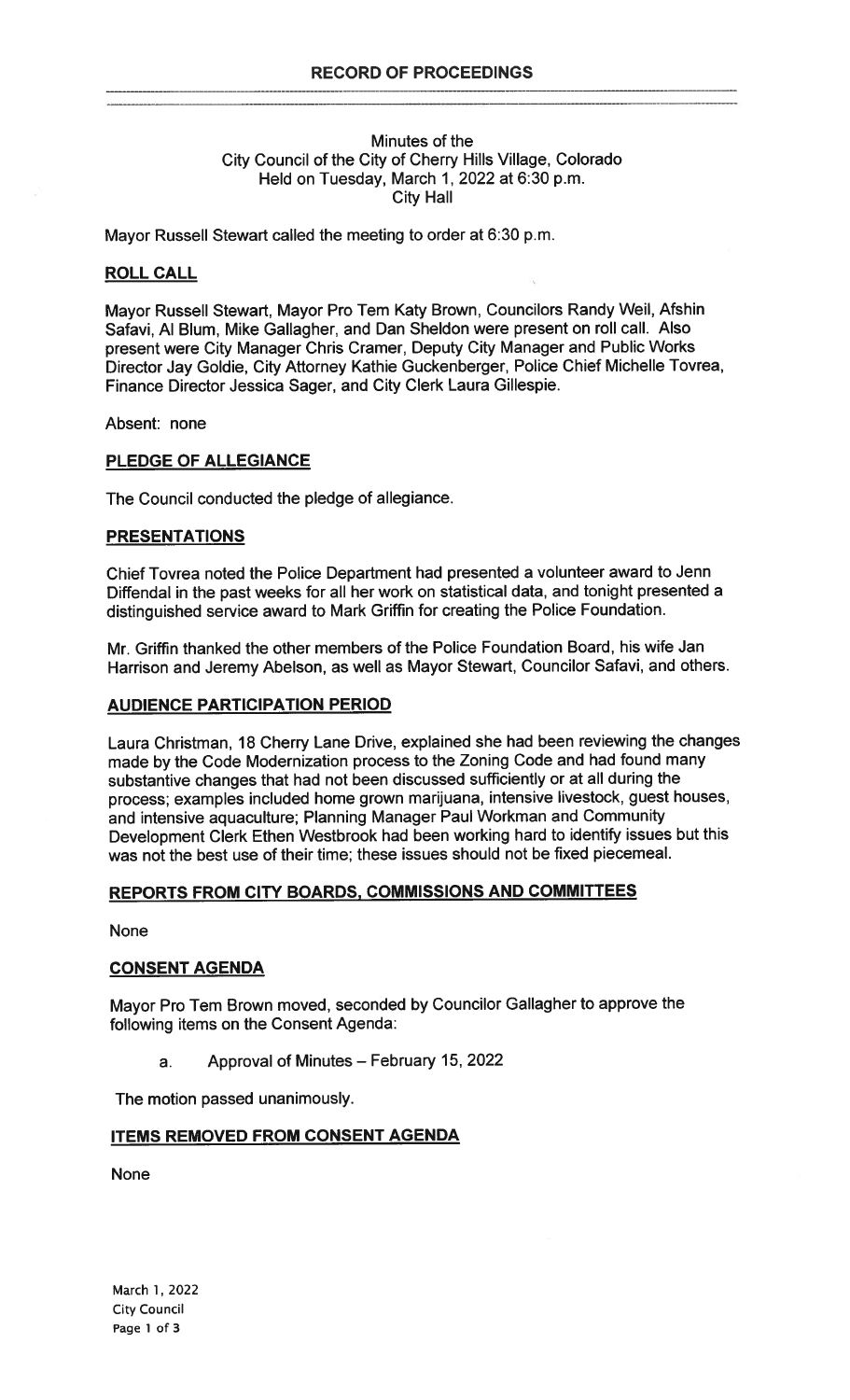# UNFINISHED BUSINESS

None

# NEW BUSINESS

## Board and Commission Terms

City Clerk Gillespie explained several board and commission terms were ending in May; most members had expressed their desire to be reappointed and staff was seeking direction from Council on those reappointments; one member had low attendance but had reaffirmed their commitment to attend meetings; one member of the Art Commission did not desire to be reappointed so staff asked for two Council members to review applications, conduct interviews, and make a recommendation for appointment.

Council expressed their support of reappointing the members who desired reappointment. Councilor Weil and Mayor Pro Tern Brown volunteered to help with the Art Commission vacancy process.

# **REPORTS**

There were no reports

# CHIEF TOVREA RETIREMENT CEREMONY

Mayor Stewart read a proclamation reviewing Chief Tovrea's accomplishments at the City and designating Michelle Tovrea Day.

Councilor Blum thanked Chief Tovrea for her service and indicated it was reflected in the police officers.

Councilor Sheldon thanked Chief Tovrea for her kindness in dealing with his ailing father.

Councilor Gallagher stated it had been wonderful getting to know Chief Tovrea and noted her emotional intelligence was significant.

Mayor Pro Tem Brown indicated she had never feared for her safety living in the City; Chief Tovrea not only ran a highly effective Police Department but was also an important part of the leadership team and put the City and citizens first.

Councilor Weil stated the City had been fortunate to have Chief Tovrea and wished her the best of luck.

Councilor Safavi indicated Council was proud of Chief Tovrea's legacy which was the Police Department she had built; she had served as an important role model for little girls in the City; he thanked her for being herself.

Jim Thorsen, former City Manager, stated the City had been extremely fortunate to have Chief Tovrea; she had the pulse of the community and their safety in her heart; she had done a great job training the police officers and was leaving quite a legacy; it was not an easy time to be a police officer, but she had provided a great atmosphere in the City.

Earl Hoellen indicated Chief Tovrea epitomized all the wonderful qualities of City staff and had developed an extraordinary police force; the Police Department was the crown jewel of the City; that was reflected in the Master Plan update process; police were brave, courageous, and fearless; Chief Tovrea's principals, ethics, and courage had led to hiring Jim Thorsen which had resulted in the new City Hall.